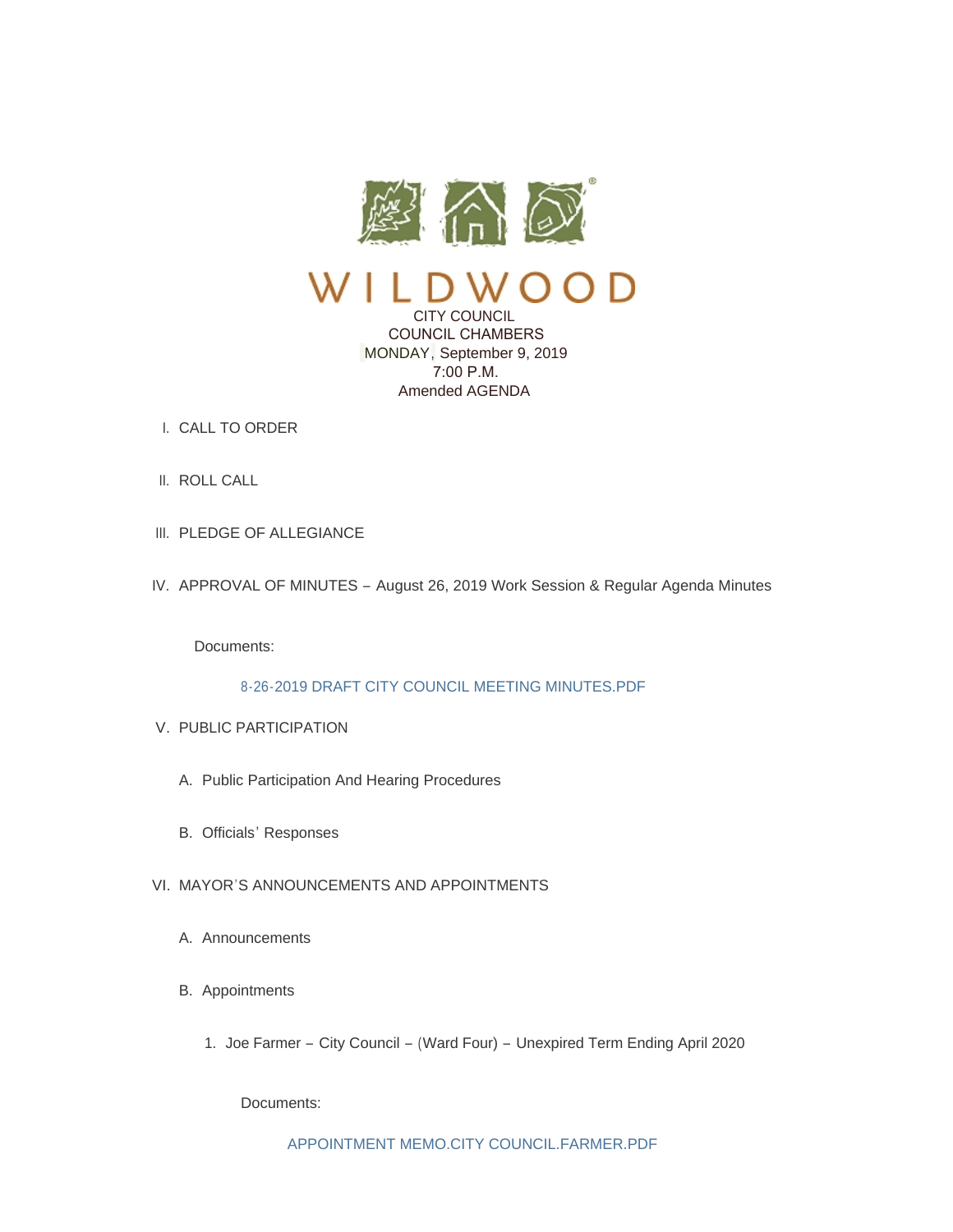Documents:

# [APPOINTMENT MEMO.CITY MARSHAL.COLLIER.PDF](https://www.cityofwildwood.com/AgendaCenter/ViewFile/Item/21877?fileID=27331)

#### VII. PUBLIC HEARING

A. The City Council Authorized An Amendment To A C-8 Planned Commercial District Ordinance In June 2018 To Allow For The Use Of An Existing Building For A Coffee Shop, Lounge/Bar, Event Space, And A Shared-Use Office Concept (The Miller Haus - St. Louis County's P.C. 112-89 Cliff Rufkahr).

The determination, which allowed these activities, was City Council Agenda – 09/09/2019 {Page 2} accompanied by a certain set of conditions that were intended to ensure they would not cause issues upon surrounding lots or roadways. Among the conditions relating to these allowances was the requirement for review of these activities, after the initial six (6) month period of time by the Planning and Zoning Commission and City Council, with an annual report to be issued each year thereafter. With the grand opening of The Miller Haus occurring in March 2019, the Planning and Zoning Commission will conduct its initial six (6) month review of the operation's compliance to City requirements and responses to any comments received on the same from the general public. The Miller Haus is located south of Manchester Road, east side of East Avenue [Street Address: 2612 East Avenue/Locator Number: 24V510441]. (Ward – Eight)

Documents:

# PUBLIC HEARING - MILLER HAUS - [ST. LOUIS COUNTYS P.C. 112-89.PDF](https://www.cityofwildwood.com/AgendaCenter/ViewFile/Item/21879?fileID=27332)

B. A Request Of The Department Of Planning To Allow The Modification Of The Site-Specific Governing Ordinance Associated With St. Louis County's P.C. 219-85 Alfred Hicks And J.L. Mason Of Missouri, Inc.; South Side Of Manchester Road, West Of State Route 100 (Street Address: 16506 Manchester Road/Locator Number: 23U120480); Thereby Correcting Certain Scrivener's Errors That Occurred As The Document Was Transcribed From One Format To Another, At The Time Of Its Most Recent Amendment In The Fall 2018. (Ward – Seven)

Documents:

# PUBLIC HEARING - [ALFRED L. HICKS AND J.L. MASON OF MISSOURI,](https://www.cityofwildwood.com/AgendaCenter/ViewFile/Item/21880?fileID=27333)  INC. P.C. 219-85.PDF

# VIII. LEGISLATION

- UNFINISHED BUSINESS A.
	- BILL #2495 AN ORDINANCE AUTHORIZING THE MAYOR OF THE CITY OF 1. WILDWOOD, MISSOURI, TO EXECUTE A CONSULTANT/SERVICES AGREEMENT ON BEHALF OF THE CITY OF WILDWOOD WITH O.R. COLAN ASSOCIATES, LLC, FOR EASEMENT ACQUISITION SERVICES ON THE MANCHESTER ROAD SHARED USE PATH PROJECT WITHIN THE CITY OF WILDWOOD. Recommended By The Administration/Public Works Committee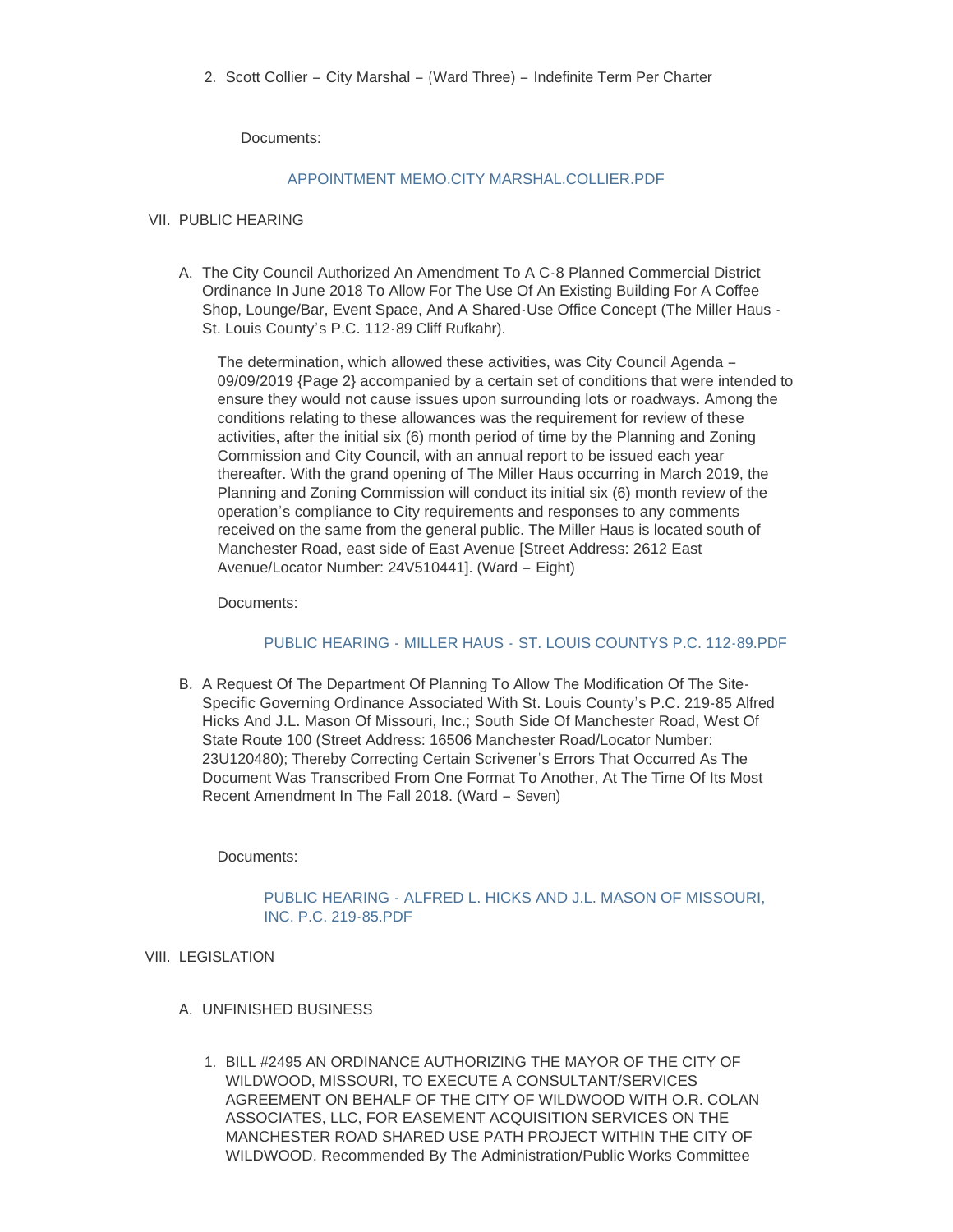(Second Reading) (Ward – One)

Direct Budgetary Impact: \$28,300

Documents:

#### [BILL 2495.PDF](https://www.cityofwildwood.com/AgendaCenter/ViewFile/Item/21883?fileID=27334)

BILL #2496 AN ORDINANCE BY THE CITY COUNCIL OF THE CITY OF 2. WILDWOOD, MISSOURI AUTHORIZING THE CONSOLIDATION OF TWO (2) PARCELS OF GROUND, ADDRESSED AS 2512 AND 2524 LINDY LANE (IDENTIFIED BY ST. LOUIS COUNTY ASSESSOR'S LOCATOR NUMBERS 24V530533 AND 24V530542), BOTH BEING LOCATED IN THE EAST HALF OF THE SOUTHWEST QUARTER OF SECTION 1, TOWNSHIP 44 NORTH, RANGE 3 EAST, CITY OF WILDWOOD, ST. LOUIS COUNTY, MISSOURI AND, MORE SPECIFICALLY, SITUATED ON THE EAST SIDE OF LINDY LANE, NORTH OF MANCHESTER ROAD; THEREBY CREATING A SINGLE LEGAL LOT OF RECORD, WHICH IS IN GREATER CONFORMANCE TO THE ACREAGE REQUIREMENTS OF THE NU NON-URBAN RESIDENCE DISTRICT, TO BE HEREAFTER KNOWN AS CONSOLIDATED LOT A. Recommended By The Department Of Planning (Second Reading) (Ward – Eight)

Direct Budgetary Impact: None

Documents:

# [BILL 2496.PDF](https://www.cityofwildwood.com/AgendaCenter/ViewFile/Item/21884?fileID=27335)

BILL #2497 AN ORDINANCE AUTHORIZING THE DIVISION OF A 6.89-ACRE 3. TRACT OF LAND, PER THE LOT SPLIT PROCEDURE OF CHAPTER 420.110 SUBDIVISION AND DEVELOPMENT REGULATIONS OF THE WILDWOOD MUNICIPAL CODE, FOR A PROPERTY IDENTIFIED BY ST. LOUIS COUNTY LOCATOR NUMBER 23Y440033, LOCATED IN THE SOUTHWEST QUARTER OF SECTION 33, TOWNSHIP 45 NORTH, RANGE 3 EAST, CITY OF WILDWOOD, MISSOURI, AND, MORE SPECIFICALLY, SITUATED ON THE SOUTH SIDE OF WILD HORSE CREEK ROAD, WEST OF STATE ROUTE 100, FOR THE PURPOSES OF CREATING TWO (2) PARCELS OF GROUND, HEREAFTER TO BE KNOWN AS LOTS 1 AND 2 OF NORDMAN ESTATES. Recommended By The Department Of Planning (Second Reading) (Ward – One)

Direct Budgetary Impact: None

Documents:

# [BILL 2497.PDF](https://www.cityofwildwood.com/AgendaCenter/ViewFile/Item/21885?fileID=27336)

BILL #2498 AN ORDINANCE REVISING THE BUDGET FOR THE CITY OF 4. WILDWOOD, MISSOURI, FOR THE FISCAL YEAR COMMENCING ON JANUARY 1, 2019 AND ENDING ON DECEMBER 31, 2019. Recommended By The City Administrator (Second Reading) (Wards – All)

Direct Budgetary Impact: TBD

Documents:

# [BILL 2498.PDF](https://www.cityofwildwood.com/AgendaCenter/ViewFile/Item/21886?fileID=27337)

**B. NEW BUSINESS**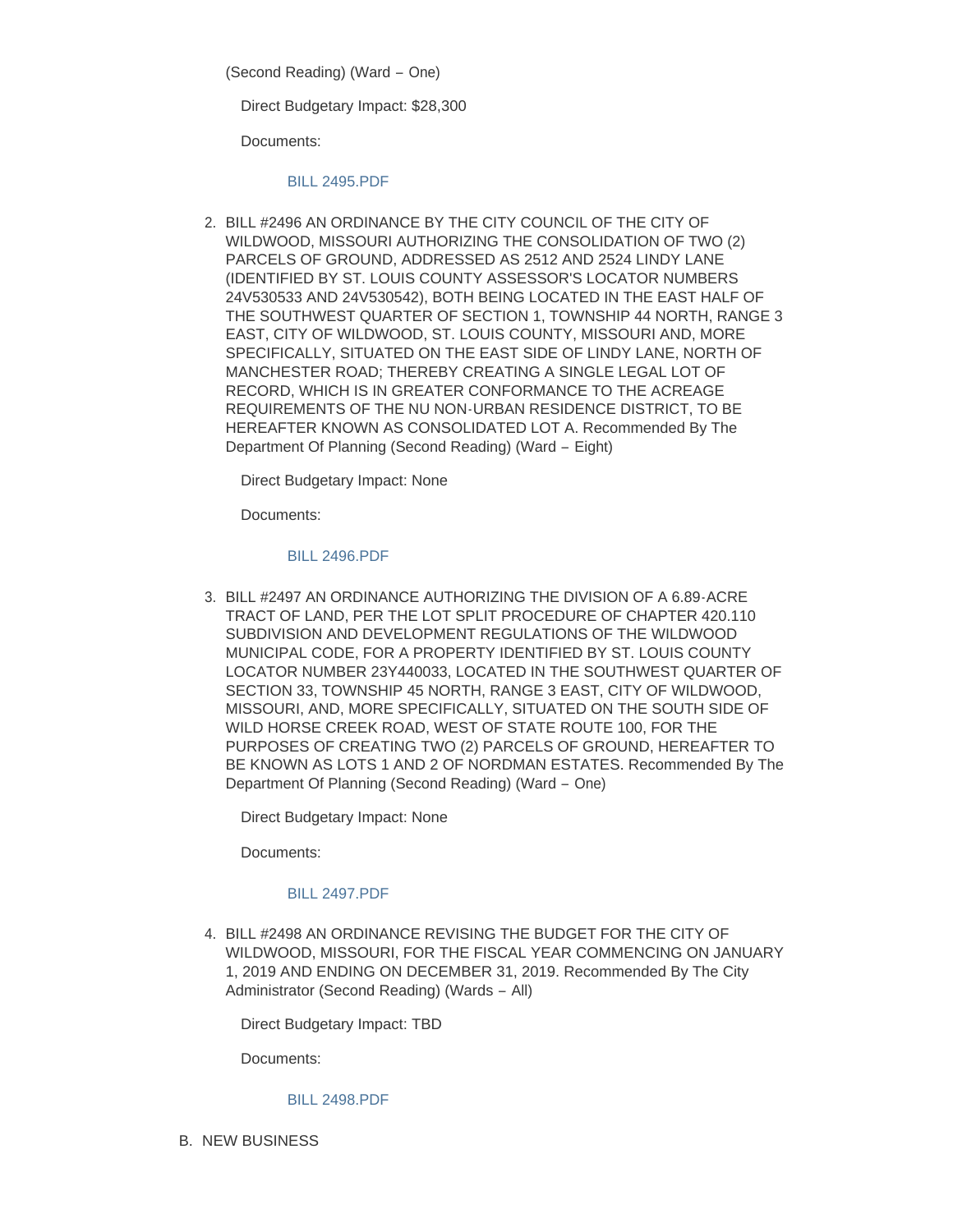BILL #2499 AN ORDINANCE BY THE CITY COUNCIL OF THE CITY OF 1. WILDWOOD, MISSOURI THAT HEREBY AMENDS VARIOUS SECTIONS OF CHAPTER 415 OF THE CODE OF ORDINANCES OF THE CITY OF WILDWOOD, AND ENACTS A NEW SECTION 415.610; REGULATING MEDICAL MARIJUANA FACILITIES WITHIN THE CITY OF WILDWOOD, MISSOURI, WHICH INCLUDES THE ACTIVITIES OF CULTIVATION, MANUFACTURE, TESTING, TRANSPORTATION, AND SALE, ALL BEING CONSISTENT WITH THE ACTION OF THE PLANNING AND ZONING COMMISSION CONTAINED IN ITS LETTER OF RECOMMENDATION DATED AUGUST 19, 2019. Recommended By The Planning And Zoning Commission (First Reading) (Wards – All)

Direct Budgetary Impact: None

Documents:

#### [BILL 2499.PDF](https://www.cityofwildwood.com/AgendaCenter/ViewFile/Item/21888?fileID=27338)

BILL #2500 2.

AN ORDINANCE OF THE CITY COUNCIL OF THE CITY OF WILDWOOD APPROVING THE ADJUSTMENT OF CERTAIN COMMON BOUNDARY LINES BETWEEN THREE (3) EXISTING PARCELS OF GROUND, KNOWN AS A TRACT OF LAND IN THE SOUTHEAST QUARTER OF THE NORTHWEST QUARTER OF SECTION 26, TOWNSHIP 45 NORTH, RANGE 3 EAST, CITY OF WILDWOOD, ST. LOUIS COUNTY, MISSOURI, AND, MORE SPECIFICALLY, SITUATED EAST SIDE OF STATE ROUTE 109, SOUTH OF BLUM FARM ROAD, FOR THE PURPOSES OF RECONFIGURING THEIR COMMON BOUNDARY LINES AND ESTABLISHING A DEDICATED INGRESS/EGRESS EASEMENT TO THEM FOR ACCESS PURPOSES (hereafter Blum Farm Boundary Adjustment Plat), THEREBY IN ACCORDANCE WITH THE CITY'S REQUIREMENTS, AS SET FORTH IN ITS SUBDIVISION AND DEVELOPMENT REGULATIONS. Recommended by the Department of Planning (First Reading) (Ward – Three) Direct Budgetary Impact: None

Documents:

# [BILL 2500.PDF](https://www.cityofwildwood.com/AgendaCenter/ViewFile/Item/21889?fileID=27339)

BILL #2501 AN ORDINANCE BY THE CITY COUNCIL OF THE CITY OF 3. WILDWOOD, MISSOURI AUTHORIZING THE MAYOR OF THE CITY OF WILDWOOD, MISSOURI, ON BEHALF OF THIS COMMUNITY, TO EXECUTE AN AGREEMENT WITH ST. LOUIS HOME FIRES BBQ BASH, L.L.C. FOR THE ORGANIZATION AND MANAGEMENT OF THE 2019 WILDWOOD BBQ BASH EVENT AT THE ST. LOUIS COMMUNITY COLLEGE – WILDWOOD CAMPUS. (Wards – All) Recommended By The Department Of Planning And Parks (First Reading) (Wards – All)

Direct Budgetary Impact: \$51,000

Documents:

#### [BILL 2501.PDF](https://www.cityofwildwood.com/AgendaCenter/ViewFile/Item/21890?fileID=27340)

BILL #2502 AN ORDINANCE BY THE CITY COUNCIL OF THE CITY OF 4. WILDWOOD, MISSOURI AUTHORIZING THE DIVISION OF A 6.89-ACRE TRACT OF LAND, KNOWN AS ADJUSTED LOT B OF BIDDLE BUCK RIDGE [LOCATOR NUMBER 22W310132], WHICH IS PART OF THE SOUTHWEST QUARTER OF SECTION 35, TOWNSHIP 45 NORTH, RANGE 3 EAST, CITY OF WILDWOOD, ST.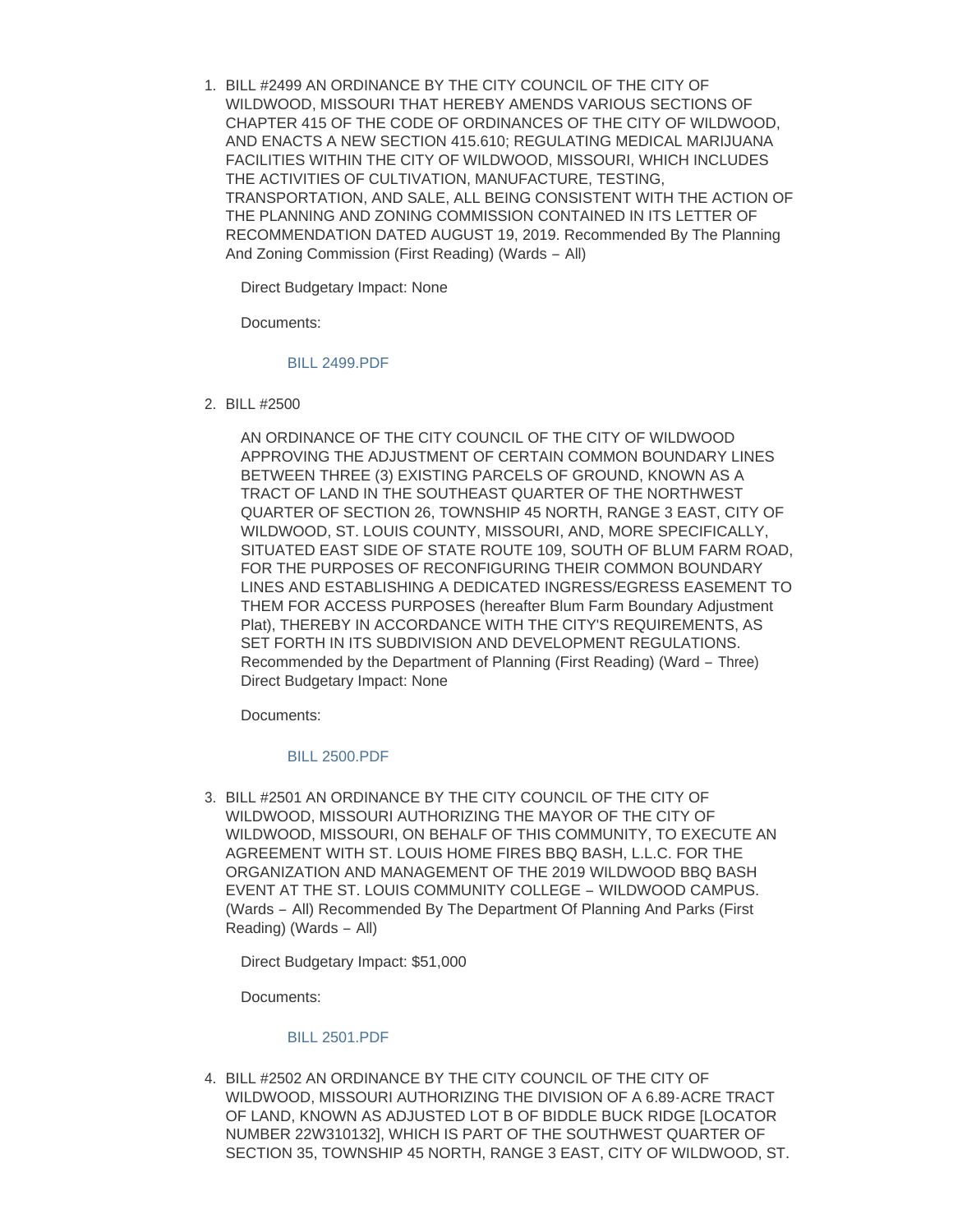LOUIS COUNTY, MISSOURI, AND MORE SPECIFICALLY SITUATED ON THE NORTH SIDE OF HOHMANN ROAD, WEST OF POND ROAD, FOR THE PURPOSES OF SUBDIVIDING IT INTO TWO (2) PARCELS OF GROUND, HEREAFTER TO BE KNOWN AS LOTS 1 AND 2 OF BIDDLE BUCK RIDGE, BOTH RESULTANT PROPERTIES BEING IN EXCESS OF THREE (3) ACRES EACH. Recommended By The Department Of Planning (First Reading) (Ward – One)

Direct Budgetary Impact: None

Documents:

#### [BILL 2502.PDF](https://www.cityofwildwood.com/AgendaCenter/ViewFile/Item/21891?fileID=27341)

BILL #2503 AN ORDINANCE OF THE CITY OF WILDWOOD, MISSOURI, 5. AUTHORIZING THE MAYOR OF THE CITY OF WILDWOOD, MISSOURI TO EXECUTE A STANDSTILL AND UTILITY RELOCATION AGREEMENT ON BEHALF OF THE CITY OF WILDWOOD WITH MISSOURI-AMERICAN WATER COMPANY FOR THE RELOCATION AND THE CONSTRUCTION, INSTALLATION AND MAINTENANCE OF CERTAIN WATER UTILITY FACILITIES WITHIN THE CITY OF WILDWOOD. Recommended By The Department Of Public Works (First Reading) (Wards – All)

Direct Budgetary Impact: None

Documents:

#### [BILL 2503.PDF](https://www.cityofwildwood.com/AgendaCenter/ViewFile/Item/21892?fileID=27342)

- IX. RESOLUTIONS
	- A. RESOLUTION #2019-33 A RESOLUTION BY THE CITY COUNCIL OF THE CITY OF WILDWOOD, MISSOURI AUTHORIZING THE CITY ADMINISTRATOR OF THE CITY OF WILDWOOD, MISSOURI, ON BEHALF OF THIS COMMUNITY, TO AUTHORIZE AND EXECUTE A PURCHASE ORDER WITH GREEN 2GO, L.L.C, FOR THE 2019 WILDWOOD BBQ BASH EVENT. Recommended By The Department Of Planning And Parks (Wards – All)

Direct Budgetary Impact: \$8,500

Documents:

# [RESOLUTION 2019-33.PDF](https://www.cityofwildwood.com/AgendaCenter/ViewFile/Item/21894?fileID=27343)

- X. MISCELLANEOUS
	- A. Receive And File One (1) Items
		- 1. Action On A Resolution That States The Planning And Zoning Commission's Intent To Initiate And Act Upon The Needed Extension Of The Moratorium For P.Z. 1 And 1a-99 W.J. Byrne Builders, Inc., 3112 Shady Glen Estates Drive, Wildwood, Missouri 63038. (Ward – Two)

Documents: